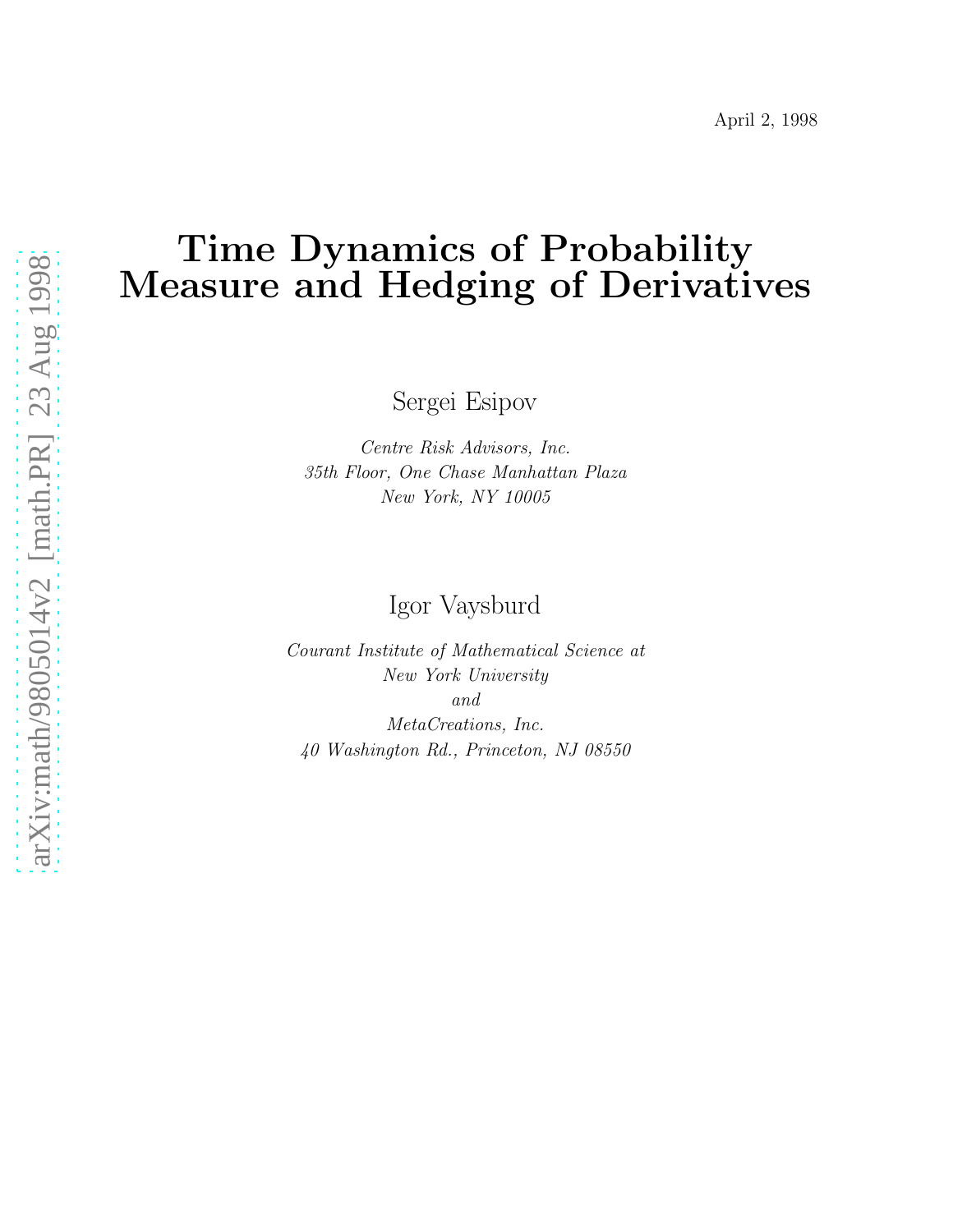### Abstract

We analyse derivative securities whose value is *not* a deterministic function of an underlying which means presence of a basis risk at any time. The key object of our analysis is conditional probability distribution at a given underlying value and moment of time.

We consider time evolution of this probability distribution for an arbitrary hedging strategy (dynamically changing position in the underlying asset). We assume log-brownian walk of the underlying and use convolution formula to relate conditional probability distribution at any two successive time moments. It leads to the simple PDE on the probability measure parametrized by a hedging strategy. For delta-like distributions and risk-neutral hedging this equation reduces to the Black-Scholes one. We further analyse the PDE and derive formulae for hedging strategies targeting various objectives, such as minimizing variance or optimizing quantile position.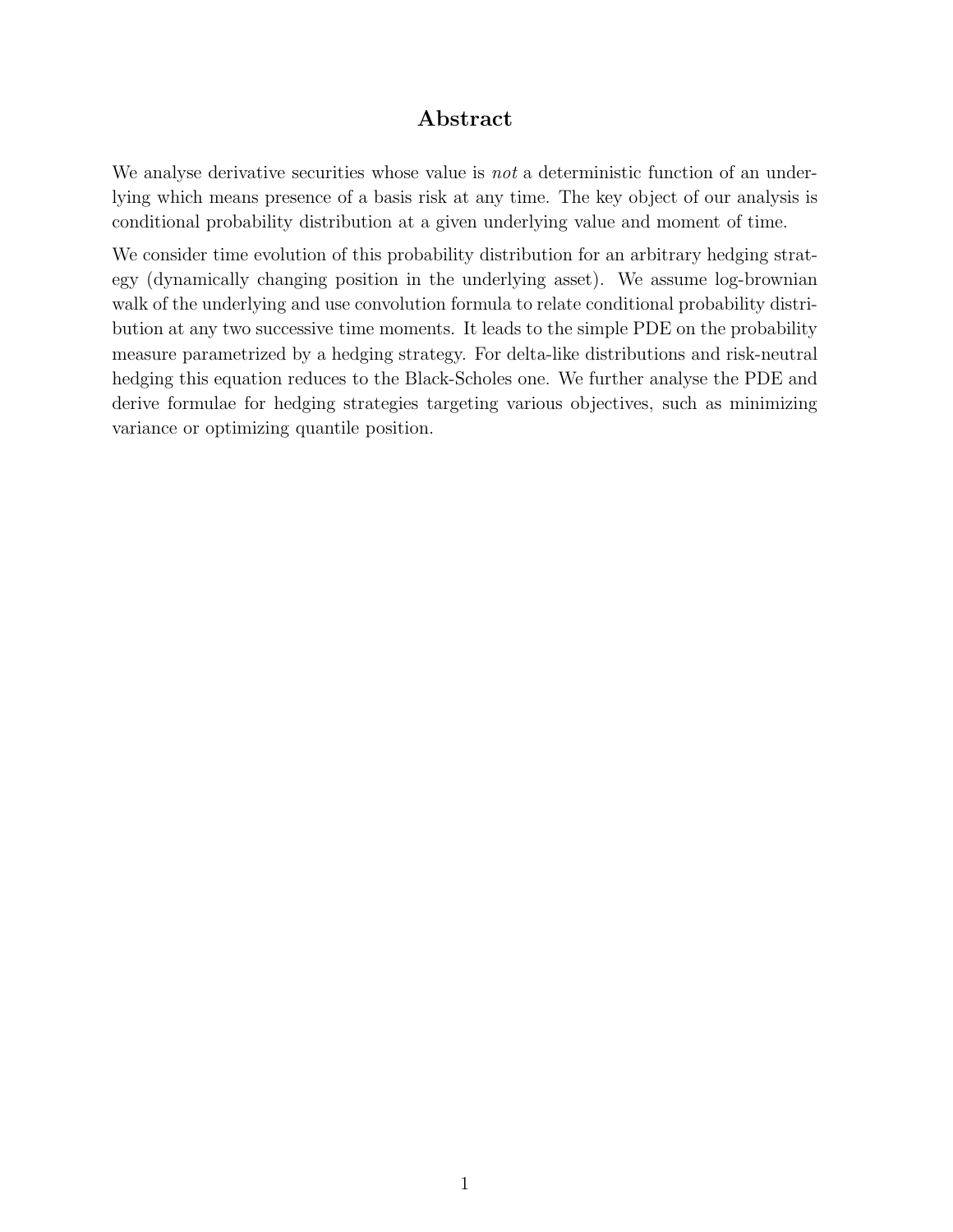## 1 Introduction

In the classical theory of derivatives a number of restrictions is conventionally imposed. Risk free rate of interest, growth rates and volatilities of log-normal processes are assumed to be constant, short selling of securities is permitted, transaction costs, taxes and dividents are absent, securities are perfectly divisible, trading is continuous, and there are no arbitrage opportunities [1]. Attempts to overcome these restrictions may involve some basis risk. In competitive markets the price is such that a participant may receive a profit or suffer a loss. We expect that market participants are prepared to price basis risk in a form of profit/loss probability distribution function (PDF) according to their portfolio needs. Our problem here is to develop a technique for computing PDFs of derivatives for any hedging strategy.

Risk-neutral valuation is a general approach to studying derivatives [1]. It basically says, that in order to compute a present value of a contract (European, for example), one must average the cash flow function at maturity over *equivalent risk-neutral martingale measure*  $\mathcal{M}[S(t)]$  on a space of random walks of the underlying asset  $[S(t)]$  and make an appropriate discounting

$$
F(S,t) = e^{r(t-T)} E_{\tilde{\mathcal{M}}}[F(\cdot, T)] \tag{1}
$$

This prescription follows from the *no-arbitrage* argument. The effective risk-neutral measure  $\mathcal M$  comes as a result of gauging of an objective measure  $\mathcal M[S(t)]$  by the riskless hedging strategy  $\phi_0(S, t)$ 

$$
(\mathcal{M}, \phi_0) \to \tilde{\mathcal{M}} \tag{2}
$$

Riskless hedging is merely a replication process used for correct pricing. In addition to replicating riskless portfolio an investor may choose to explore innovative hedging strategies. Then investors should be provided by a tool which would enable them to choose hedging strategies serving best their personal objectives.

So, what if a generic hedging strategy  $\phi \neq \phi_0$  is chosen? This would lead to an effective measure  $\tilde{\mathcal{M}}_{\phi}$  which is generally neither risk-neutral nor martingale. We shall solve the following problem.

## Given the objective measure M (say, log-normal with drift  $\mu$  and volatility  $\sigma$ ) and a hedging function  $\phi,$  derive an effective measure  $\tilde{\mathcal{M}}_{\phi}.$

It is worthwhile noting that this problem is also related to pricing in incomplete markets [2-4], when  $\phi_0$  is not unique.

As long as effective measure  $\tilde{\mathcal{M}}_{\phi}$  is not riskless a value of the contract  $F$  is clearly a random number. Therefore, we should describe  $\tilde{\mathcal{M}}_{\phi}$  by a conditional probability distribution function (PDF)  $\mathcal{P}^{\phi}(F|S,t)$  for a given S (underlying value) and t (time):

$$
\int_{-\infty}^{\infty} dF \, \mathcal{P}^{\phi}(F|S,t) = 1 \tag{3}
$$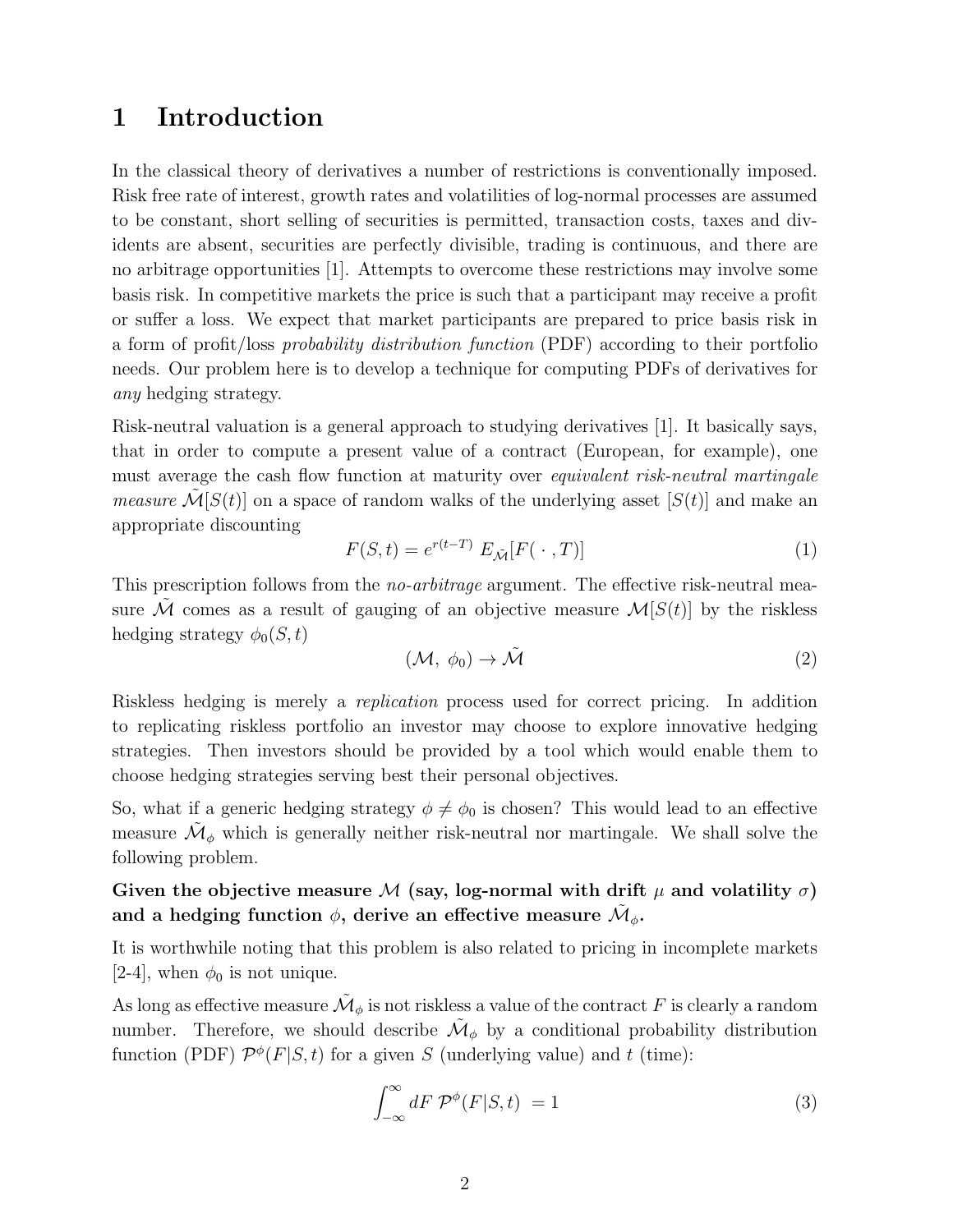Then equation (1) takes more general form

$$
\mathcal{P}^{\phi}(F|S,t) = e^{r(T-t)} E_{\tilde{\mathcal{M}}_{\phi}}[\mathcal{P}(F e^{r(T-t)} | \cdot, T)] \tag{4}
$$

Time evolution of  $\mathcal{P}^{\phi}(F|S,t)$  can be described by the PDE which we derive in the next section. It can be viewed as *generalized Black-Scholes equation*. In fact, we show that it coincides with the Black-Scholes equation in the risk free limit. In the sequel we omit the  $\phi$  index. However, we always imply that a PDF depends on  $\phi$ .

## 2 The PDE on a PDF

#### 2.1 One Time Step

Let us consider the time interval  $(t, t')$ . Assume that the underlying stock value at the beginnig  $S(t) = S$  and conditional PDF  $\mathcal{P}(F | \cdot, t')$  at the end of the interval as well as a risk neutral discount rate r are known. Markovian transfer matrix  $\rho(S', t'|S, t)$  will be considered log-normal in the sequel. We should also assume that hedging position  $\phi$ is unchanged during the interval. We consider a position where the contract is sold and shares are purchased. Portfolio consisting of  $\phi$  shares and one short contract has a present value  $X = F - \phi S$ . A PDF of the portfolio value X at the moment t is simply expressed by the following convolution

$$
\tilde{\mathcal{P}}(X|t) = \int dS' \; \rho(S', t'|S, t) \; \mathcal{P}(X + \phi S'|S', t') \tag{5}
$$

Now suppose that a value of the potfolio at the moment  $t'$  is  $X$  with some probability p. Then clearly a contract value at the moment t is  $F = X e^{r(t-t')} + \phi S$  with the same probability. This simple reasoning leads to the useful relation between the contract value statistics at the moments  $t$  and  $t'$ 

$$
\mathcal{P}(F|S,t) = e^{r(t'-t)} \int dS' \, \rho(S',t'|S,t) \, \mathcal{P}((F-\phi S)e^{r(t'-t)} + \phi S' | S',t') \tag{6}
$$

So we did a remarkable loop in time when deriving (6). First, we used forward transfer matrix on S to mix S and F statistics at t' and obtain statistics of X, Eq(5). Then we went back in time discounting portfolio statistics and subtracting stock part of the portfolio at t.

Another important lesson which we learn from this exercise it that statistics of a contract value is closely related to a hedging strategy. To find out how valuable a contract is one needs to examine it's statistical behaviour under optimal hedging. We should return to this point in the next section.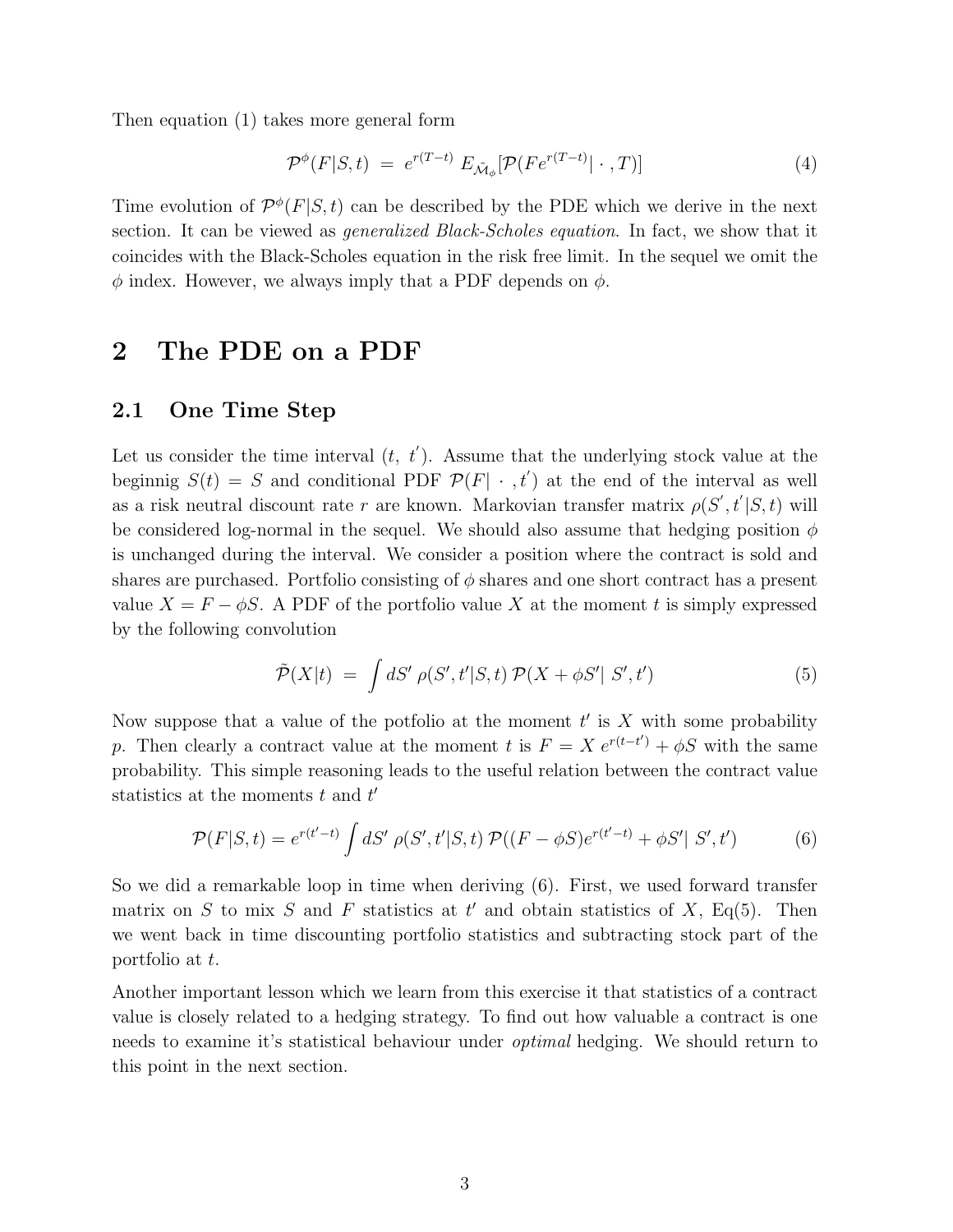#### 2.2 Continuous Limit

We now take a continuous limit assuming that the time step  $(t, t' = t + dt)$  is small and therefore, the kernel

$$
\rho(S', t'|S, t) = \frac{1}{S'\sqrt{2\pi\sigma^2(t'-t)}} exp\Big\{-\frac{[ln(S'/S) - (\mu - \sigma^2/2)(t'-t)]^2}{2\sigma^2(t'-t)}\Big\} \tag{7}
$$

is sharply peaked as compared to the typical support of  $\mathcal{P}(F|S,t)$ . Then expanding r.h.s. of  $(6)$  to the first order in dt one finds [5]

$$
\frac{\partial \mathcal{P}}{\partial t} + r \frac{\partial}{\partial F} \left( (F - \phi S) \mathcal{P} \right) + \mu S \left( \phi \frac{\partial \mathcal{P}}{\partial F} + \frac{\partial \mathcal{P}}{\partial S} \right) + \frac{1}{2} \sigma^2 S^2 \left( \phi^2 \frac{\partial^2 \mathcal{P}}{\partial F^2} + 2 \phi \frac{\partial^2 \mathcal{P}}{\partial F \partial S} + \frac{\partial^2 \mathcal{P}}{\partial S^2} \right) = 0 \tag{8}
$$

Second term in the l.h.s. corresponds to continuous discounting of the portfolio, third term is responsible for the drift of the underlying and fourth one is a diffusion term a la Fokker-Plank. It is instructive to derive equations for mean, conditional variance and skewness of the contract value. Let us define

$$
\bar{F}(S,t) = E_{\mathcal{P}}[F], \quad V(S,t) = E_{\mathcal{P}}[F^2] - \bar{F}^2, \quad Q(S,t) = E_{\mathcal{P}}[F^3] - 3E_{\mathcal{P}}[F^2]\bar{F} + 2\bar{F}^3.
$$
 (9)

Differentiating (9) with respect to time and using (8) gives

$$
\frac{\partial \bar{F}}{\partial t} + \mu S \frac{\partial \bar{F}}{\partial S} + \frac{1}{2} \sigma^2 S^2 \frac{\partial^2 \bar{F}}{\partial S^2} - r \bar{F} = (\mu - r) S \phi,
$$
\n(10)

$$
\frac{\partial V}{\partial t} + \mu S \frac{\partial V}{\partial S} + \frac{1}{2} \sigma^2 S^2 \frac{\partial^2 V}{\partial S^2} - 2rV = -\sigma^2 S^2 \left(\frac{\partial \bar{F}}{\partial S} - \phi\right)^2 \tag{11}
$$

and

$$
\frac{\partial Q}{\partial t} + \mu S \frac{\partial Q}{\partial S} + \frac{1}{2} \sigma^2 S^2 \frac{\partial^2 Q}{\partial S^2} - 3rQ = -3\sigma^2 S^2 \frac{\partial V}{\partial S} \left(\frac{\partial \bar{F}}{\partial S} - \phi\right)
$$
(12)

Pre-factor 2 (3) in the term  $2rV(3rQ)$  accounts for the fact that the variance (skewness) is measured in squared (cubed) units of currency. Equation (10) reduces to the Black-Scholes equation on the average  $\bar{F}$  if one chooses the hedge  $\phi = \partial \bar{F}/\partial S$ . If one adds to it final condition on variance  $V(S,T) = 0$  then (11) gives  $V(S,t) = 0$ , i.e. randomness disappears at any moment t. Thus we obtain the classical European contract dynamics as a special case.

PDE's for the momenta  $E_{\mathcal{P}}[F^n]$  can be easily derived in the same fashion. Lower momenta  $E_{\mathcal{P}}[F^{n-1}]$  and  $E_{\mathcal{P}}[F^{n-2}]$  will enter the nth equation as long as we have got first- and second-order partial derivatives in (8).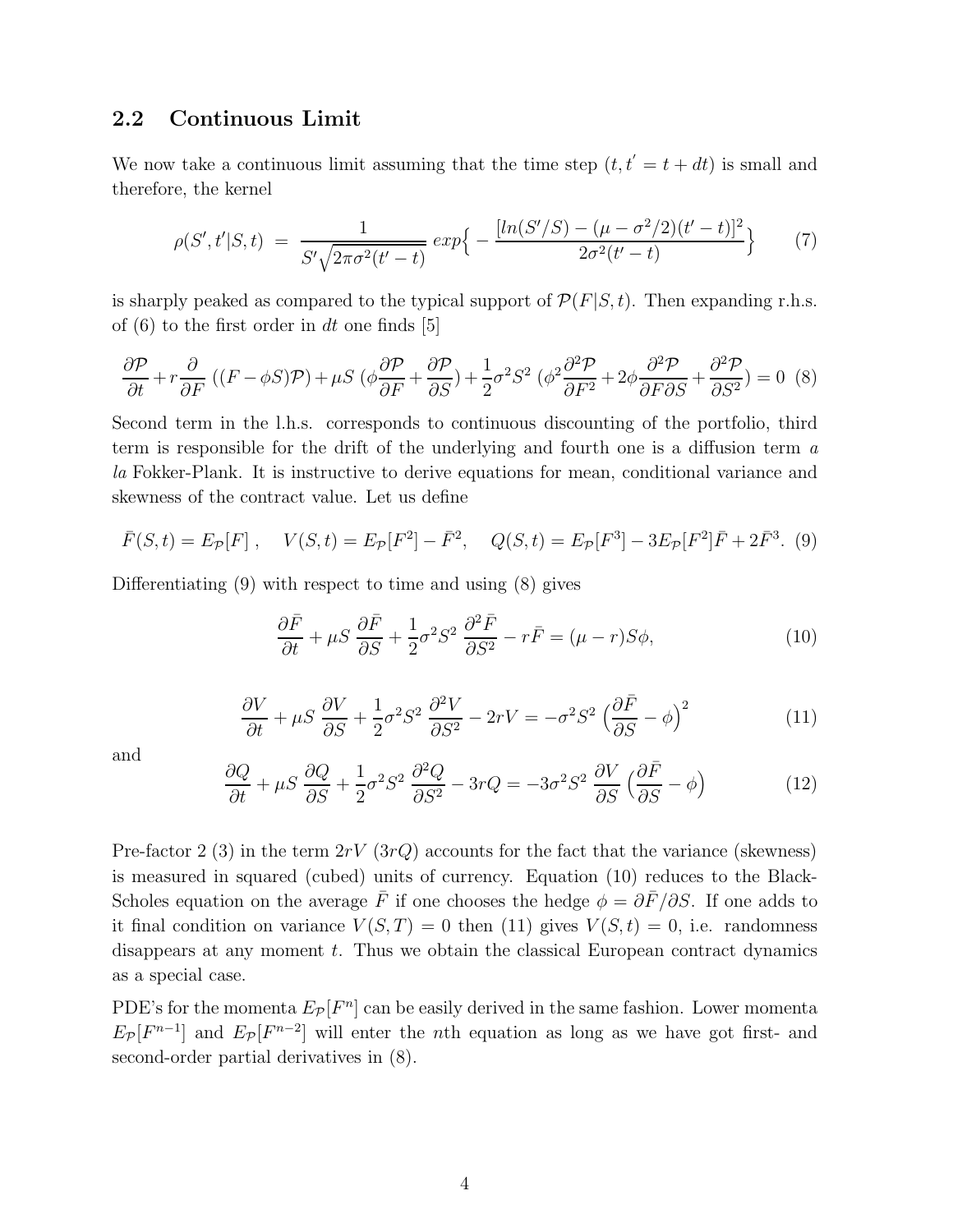#### 2.3 Path Integral Solution and Effective Measure

Deriving equation (8) we had in mind that a PDF is a smooth function of it's arguments (otherwise partial derivatives would not be well defined). Unfortunately, it is not always true. The PDE is not applicable if we have to deal with binary, delta-like or any other singular distribution at maturity. However, it is possible to derive closed form integral solution (evolution kernel) which would make sense for any reasonable final conditions  $\mathcal{P}(F|S,T)$ .

Suppose that we are interested in a PDF at initial moment  $t$ . Let us divide the time interval  $(t, T)$  in N little segments  $(t_k, t_{k+1})$  such that  $t_0 = t$  and  $t_N = T$ . We should move back in time - from maturity to the present moment - applying backward transfer matrix (6) at each step. Introducing notations  $S(t_k) = S_k$  and  $\phi(t_k) = \phi_k$  one can rewrite (6) as

$$
\mathcal{P}(F|S_{k-1}, t_{k-1}) = \int dS_k \ T_{\phi}(S_{k-1}|S_k) \mathcal{P}(F|S_k, t_k).
$$
 (13)

The T-operator acts on both arguments of  $P$  - on S as a  $\rho$ -matrix and on F as a shift. After N successive backward steps we get

$$
\mathcal{P}(F|S,t) = \int dS_1 dS_2 \dots dS_N T_{\phi}(S|S_1) T_{\phi}(S_1|S_2) \dots T_{\phi}(S_{N-1}|S_N) \mathcal{P}(F|S_N, T). \tag{14}
$$

In the  $N \to \infty$  limit the  $\rho$ -matrices accumulate to the log-brownian measure

$$
\int D\mathcal{M}|_{S(t)=S} = \int dS_1 dS_2 \dots dS_N \rho(S, t|S_1, t_1) \rho(S_1, t_1|S_2, t_2) \dots \rho(S_{N-1}, t_{N-1}|S_N, t_N),
$$
\n(15)

whereas stepwise shifts of  $F$  produce an integral shift

$$
\Psi[S,\phi] = e^{-rT} \int_t^T \phi(dS(u) - rSdu)e^{ru}
$$
\n(16)

defined by the path  $S(u)$  and the hedging function  $\phi(S, u)$ . So, we get a compact answer for the PDF

$$
\mathcal{P}(F|S,t) = e^{r(T-t)} \int D\mathcal{M}[S] \ \mathcal{P}(e^{r(T-t)}(F+\Psi[S,\phi]) | \cdot, T) \tag{17}
$$

It's a right time now to recall the formula (4). Effective measure  $\tilde{\mathcal{M}}_{\phi}$  on the space of random walks  $|S|$  turns out to be a differential operator acting on  $\mathcal P$ 

$$
\int D\tilde{\mathcal{M}}_{\phi}[S] = \int D\mathcal{M}[S] \exp(\Psi[S,\phi] \partial_F). \tag{18}
$$

It should be stressed that formula (17) does nor require any special properties of the probability measure like smoothness or continuity. It perfectly works for any probability distribution. As an example let us consider a European call option with random strike. Say, the strikes are  $K_1$  and  $K_2$  with probabilities p and  $1-p$  respectively (hybrids or dual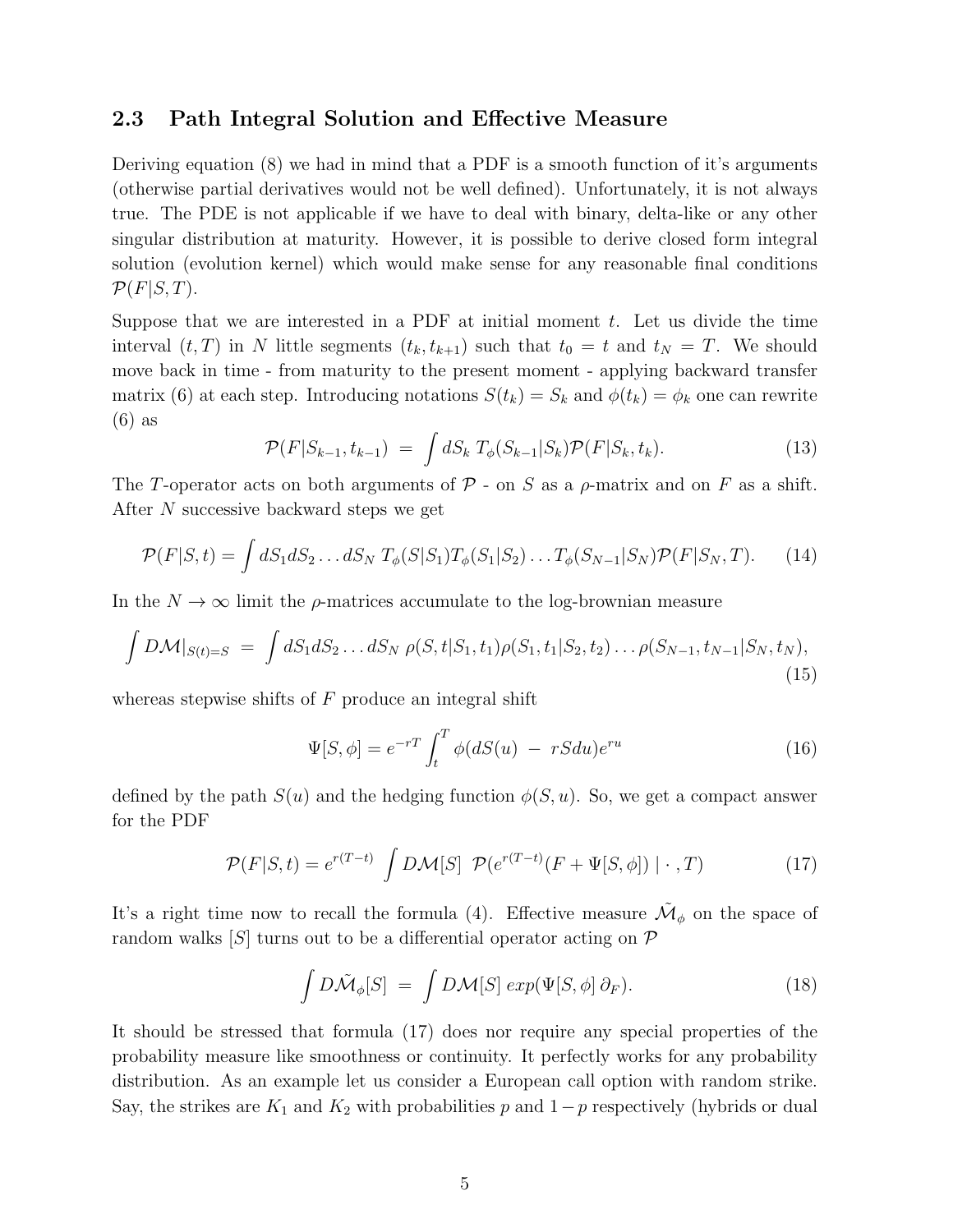triggers are contracts of this type). Maturity distribution for such an option is a linear combination of two  $\delta$ -functions and equation (17) immediately gives

$$
\mathcal{P}^{\phi}(F|S,t) = e^{r(T-t)} \int D\mathcal{M}[S] \{ p \,\delta[e^{r(T-t)}(F+\Psi[S,\phi])-(S(T)-K_1)^+ ] +
$$
  

$$
(1-p) \,\delta[e^{r(T-t)}(F+\Psi[S,\phi])-(S(T)-K_2)^+ ] \}.
$$
 (19)

## 3 Optimal Hedges

In this section we show how to optimize different characteristics of a PDF. First, let us consider variance at the moment t:  $V(S, t)$ . Suppose that the goal of a hedger is to optimize this variance by using the best strategy [6]. One should minimze variance as a functional of  $\phi(S', t')$ , where  $t' \in (t, T)$ . A convenient Green function

$$
\rho_{\Delta}(S', t'|S, t) = e^{\Delta r(t-t')} \rho(S', t'|S, t)
$$
\n(20)

turns out to be useful to express evolution equation solutions whose dimensionality with respect to a numeraire is  $\Delta$ . For example, solution of the equation for variance (11) can be presented as

$$
V^{\phi}(S,t) = \int dS'dt' \rho_2(S',t'|S,t) \left\{ V(S',t')\delta(t'-T) + \sigma^2 S'^2(\phi(S',t') - \partial_{S'}\bar{F}(S',t'))^2 \right\} (21)
$$

Variance minimizing hedge  $\phi^*$  solves the variational equation  $\delta V^{\phi}/\delta \phi = 0$ , which immediately gives  $\phi^*(S,t) = \partial_S \bar{F}(S,t)$ . Eq. (10) for the variance minimizing hedging strategy  $\phi^*$  is nothing but the Black-Scholes equation on the mean.

$$
\frac{\partial \bar{F}}{\partial t} + rS \frac{\partial \bar{F}}{\partial S} + \frac{1}{2} \sigma^2 S^2 \frac{\partial^2 \bar{F}}{\partial S^2} - r\bar{F} = 0.
$$
 (22)

Final condition to be used here is  $\bar{F}(S,T) = E_{\mathcal{P}}[F]|_{t=T}$ . Thus variance minimizing hedge is given by

$$
\phi^*(S,t) = \frac{\partial F_{BS}(S,t)}{\partial S}.
$$
\n(23)

Minimal variance  $V^{\phi^*}$  can be found then as a solution of the homogenous PDE

$$
\frac{\partial V}{\partial t} + \mu S \frac{\partial V}{\partial S} + \frac{1}{2} \sigma^2 S^2 \frac{\partial^2 V}{\partial S^2} - 2rV = 0.
$$
 (24)

Another important characteristic of the statistical distribution which we consider is a quantile position [7]  $F_q(S, t)$  defined by

$$
\int_{-\infty}^{F_q(S,t)} dF \, \mathcal{P}(F|S,t) \, = \, q \tag{25}
$$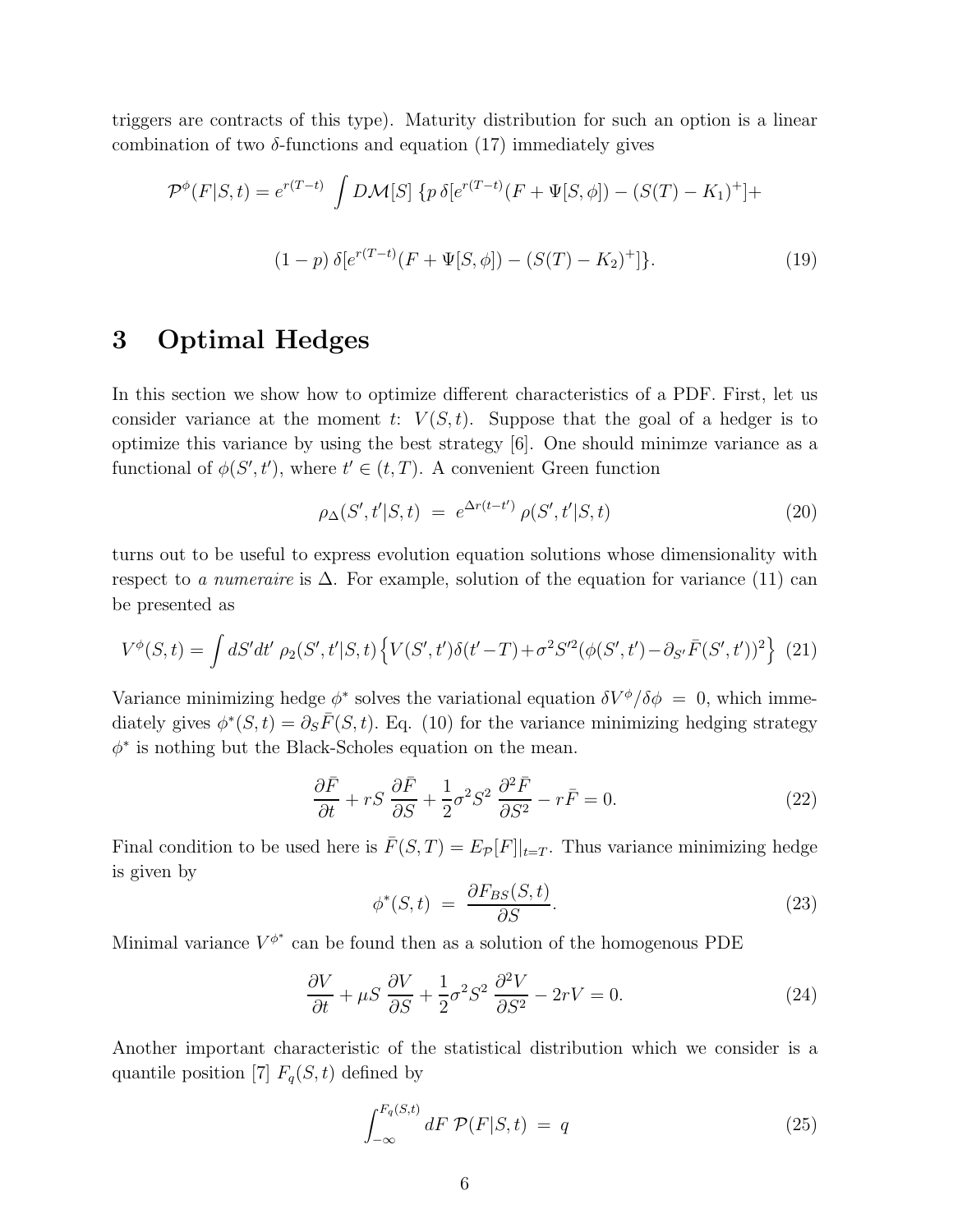Optimal hedging  $\phi^{**}$  now is such that  $max_{\phi} [F_q^{\phi}] = F_q^{\phi^{**}}$  $q^{\varphi^{**}}$ . Similar variational equation  $\delta F_q^{\phi}/\delta \phi = 0$  can be solved for this case as well. It leads to

$$
\phi^{**}(S,t) = -\frac{(\mu - r)/\sigma^2 S + \partial_S \ln \mathcal{P}^{\phi^{**}}|_{F = F_q(S,t)}}{\partial_F \ln \mathcal{P}^{\phi^{**}}|_{F = F_q(S,t)}},\tag{26}
$$

where  $\mathcal{P}^{\phi^{**}}$  is the solution of (8) for  $\phi = \phi^{**}$ . Although the system of two equations (8) and (26) looks nonlocal in time, it makes perfect sense once we adopt the stepwise approach. Namely, we assume again that the time is discrete  $(t, t_1, t_2, \ldots t_N = T)$ . Then knowing  $\mathcal{P}(F|S,t_k)$  and therefore  $F_q(S,t_k)$  one can compute  $\phi^{**}(S,t_{k-1})$  using formula (26) and  $\mathcal{P}(F|S, t_{k-1})$  using (13) (discrete version of (8)), etc. What we describe here is a dynamical programming procedure which would result in a hedging function maximizing a quantile position. Such a procedure will be implemented numerically and presented in a separate paper.

## 4 Conclusion

In this paper we have indicated an approach which allows one to study financial derivatives depending on the method of their hedging. We think that this approach can be useful for developing optimal trading strategies in the framework of portfolio management. This approach can also be helpful for quantitative analysis of contracts which value at maturity is random rather than deterministic. Randomness may come from various sources such as default, contingency on non-traded indices, or uncertainty of the statistics of tradeable underlyings. This method also leads to analysis of incomplete markets, and helps to develop preferences regarding investment strategies (the case  $\mathcal{P}(F|\cdot,T) = \delta(F)$ ). In the latter case, an intersting problem is to find the hedge which replicates a preferred probability distribution. One way to do this is optimize the Kullback-Leibler distance between the replicated and target distribution functions [8]. The work on application of objective measure analysis to American options and fixed-income instruments is in progress.

## 5 Acknowledgment

S.E. is grateful to Jay Blumenstein for discussions, to Chunli Hou for help with the literature on mean-variance hedging, and to Dajiang Guo for applying these ideas to pricing derivatives on S&P 500 in objective measure. I.V. thanks Sasha Migdal for support and sharing his mathematical ideas. We are thankful to Marco Avellaneda for his valuable suggestions and encouragement.